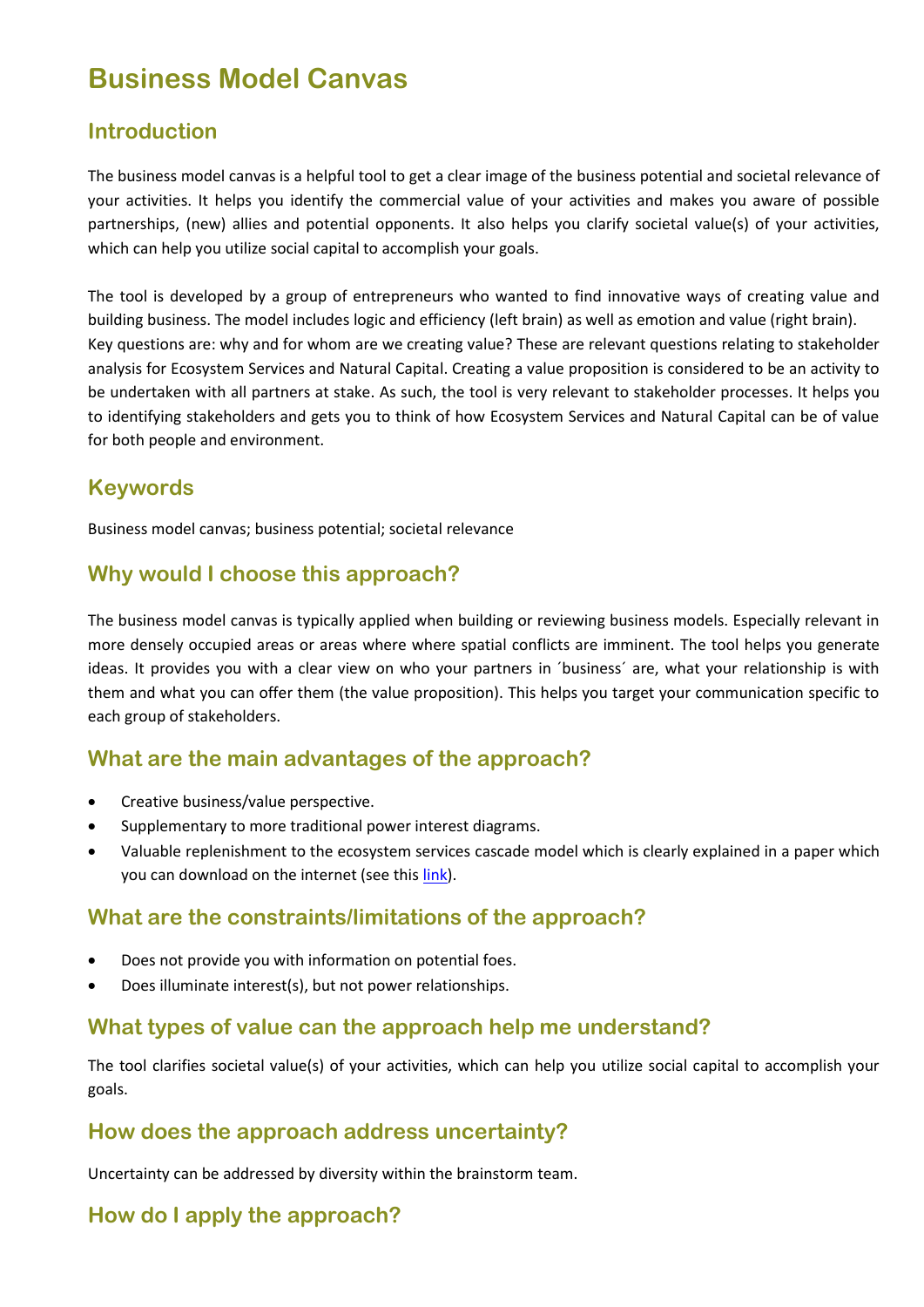- 1. Plot the canvas on a poster. The tool uses a matrix to guide you through nine steps, it's called 'the canvas' (see below).
- 2. Put the poster on the wall.
- 3. Sketch out your business model, together with your team, in a brainstorm session.
- 4. Identify patterns and mechanisms.
- 5. Identify your stakeholders and the channels to communicate with them.

#### **Canvas**

You can download the canvas below on the interne[t http://www.businessmodelgeneration.com/canvas.](http://www.businessmodelgeneration.com/canvas)



Which Key Resources are most expensive? Which Key Activities are most expensive?

How would they prefer to pay? How much does each Revenue Stream contribute to overall revenues?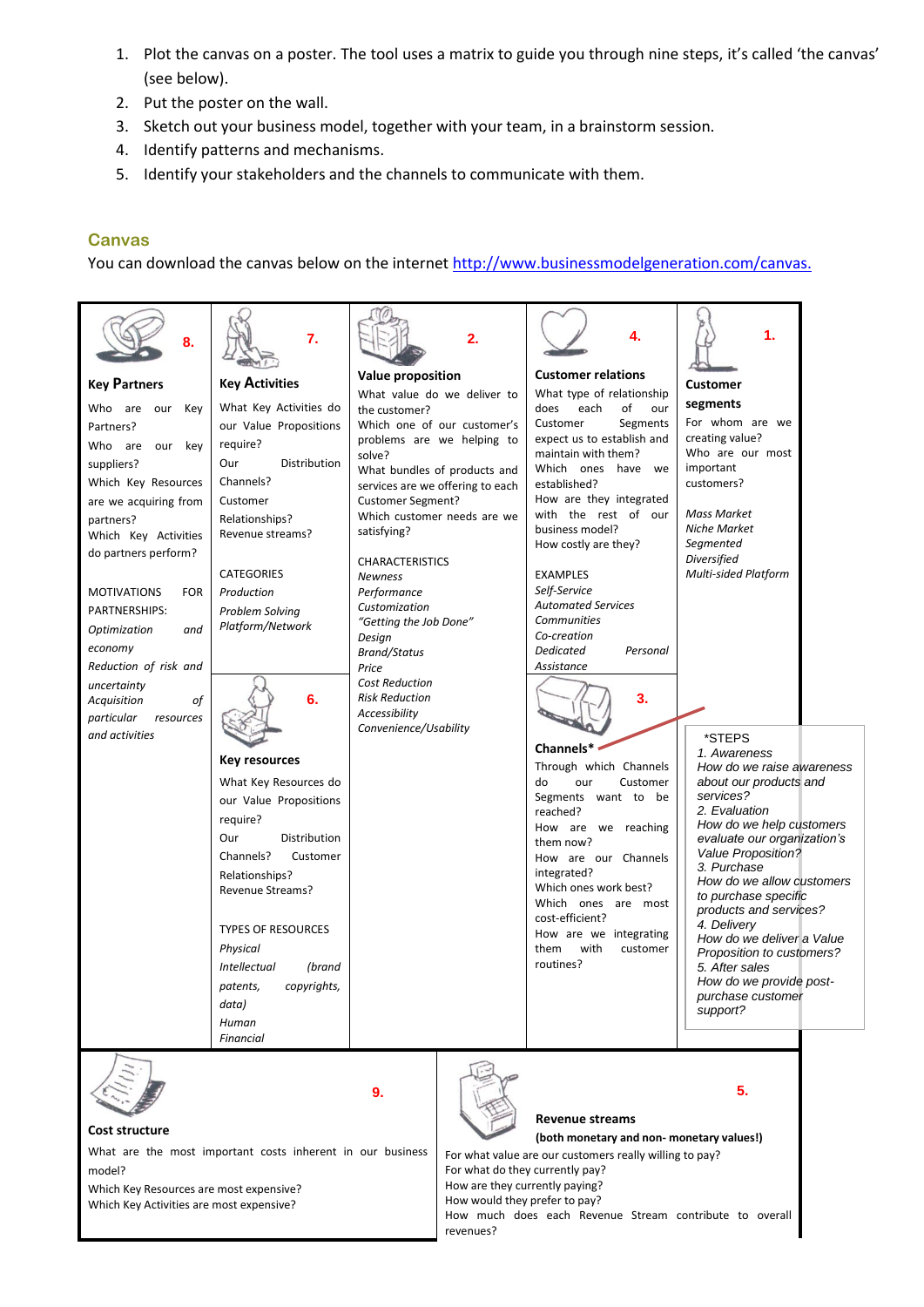Ecosystem Services and Natural Capital is Value Driven (focused on value creation, premium value proposition).

Sample characteristics Fixed Costs (salaries, rents, utilities) Variable costs Economies of scale Economies of scope

**TYPES** *Asset sale Usage fee Subscription Fees Lending/Renting/Leasing Licensing Brokerage fees Advertising*

**FIXED PRICING** *List Price Product feature dependent Customer segment dependent Volume dependent*

**DYNAMIC PRICING** *Negotiation (bargaining) Yield Management Real-time-Market*

#### **Brainstorm session**

- Organize brainstorm session(s) with your team to sketch out the model relevant to your case on the canvas.
- Use sticky notes.
- The method involves a number of consecutive steps (1-9).
- Follow the steps 1 to 9 on the canvas on the previous page, starting with identifying several Customer Segments and Value Propositions.

### **Identify patterns and mechanisms**

Ecosystem Services and Natural Capital are usually supply-driven, originating from existing infrastructure and partnerships. Customer-driven innovations are based on customer's needs, such as sufficient water, clean air, green space etc.

#### **Identify stakeholders and channels**

While using the business model canvas you have identified your stakeholders. You'll find them in Customer Segments and Key Partners. The brainstorm might have led you to less usual, yet potentially valuable partners.

| Requirements                             |                                                                                                                                                                       | Comments                                                                                                                                                        |
|------------------------------------------|-----------------------------------------------------------------------------------------------------------------------------------------------------------------------|-----------------------------------------------------------------------------------------------------------------------------------------------------------------|
| Data                                     | x Data is available<br>Need to collect some new<br>data (e.g. participatory<br>valuation)<br>Need to collect lots of new<br>data (e.g. valuation based on<br>surveys) | Structuring ideas generated in team                                                                                                                             |
| Type of data                             | Quantitative<br>x Qualitative                                                                                                                                         |                                                                                                                                                                 |
| Expertise and production<br>of knowledge | x Working with researchers<br>within your own field<br>x Working with researchers<br>from other fields<br>x Working with non-<br>academic stakeholders                | Diversity within the team involves people of different<br>ages, representing multiple areas of expertise and<br>various cultural backgrounds.                   |
| Software                                 | x Freely available<br>License required<br>Advanced software<br>knowledge required                                                                                     |                                                                                                                                                                 |
| Time resources                           | x Short-term (less than 1<br>year)<br>Medium-term (1-2 years)<br>Long-term (more than 2<br>years)                                                                     | • 1 day preparation<br>• 0,5 a day logistics<br>• 1 day x 2 people analyzing the results.<br>• At least the facilitator should be experienced in the<br>method. |
| Economic resources                       | x Low-demanding (less than<br>6 PMs)<br>Medium-demanding (6-12                                                                                                        |                                                                                                                                                                 |

### **Requirements**